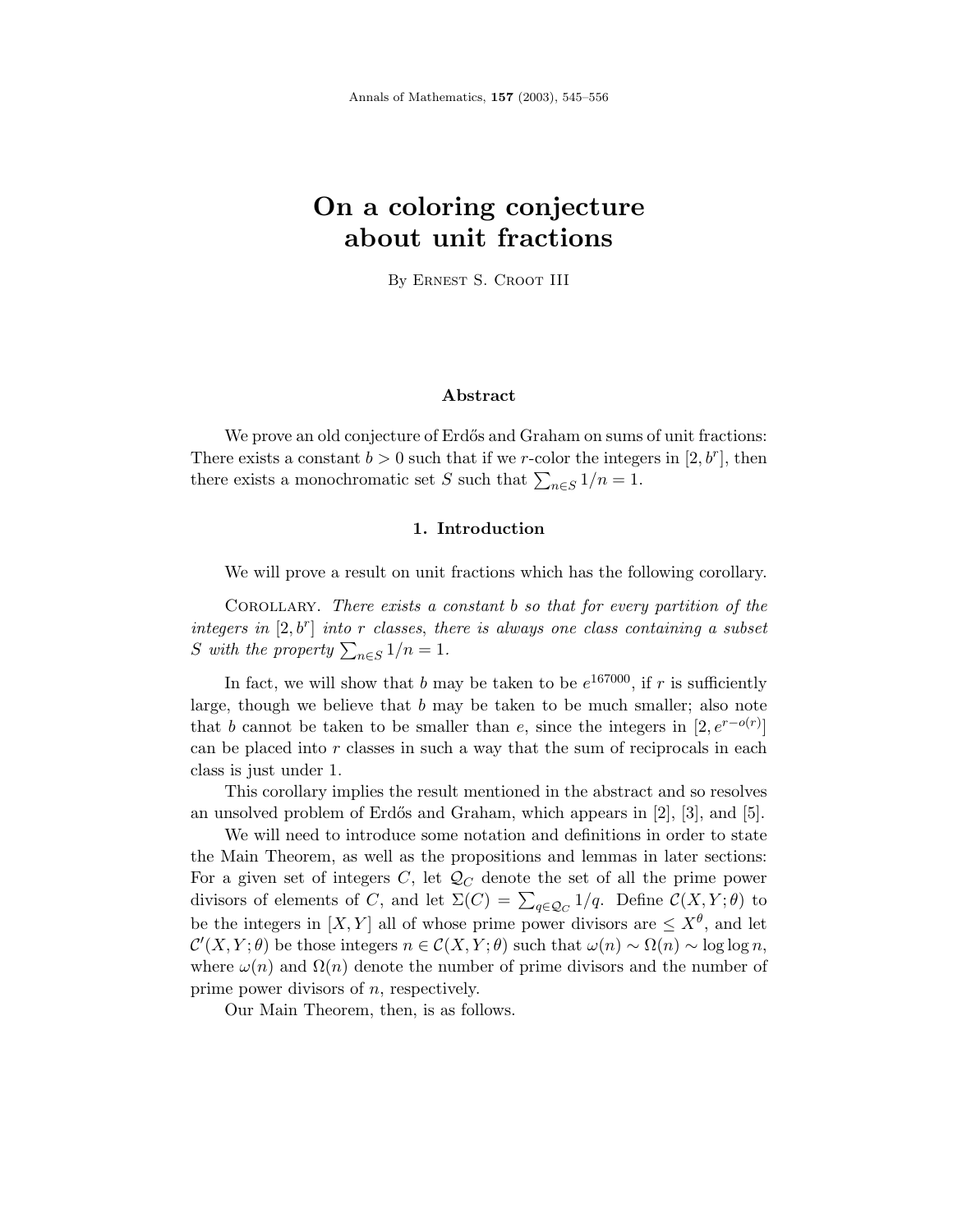MAIN THEOREM. Suppose  $C \subset \mathcal{C}'(N, N^{1+\delta}; \theta)$ , where  $\theta, \delta > 0$ , and  $\delta + \theta < \theta$ 1/4. If  $N \gg_{\theta,\delta} 1$  and

$$
\sum_{n \in C} \frac{1}{n} > 6,
$$

then there exists a subset  $S \subset C$  for which  $\sum_{n \in S} 1/n = 1$ .

To prove the corollary, we will show in the next section that for *r* sufficiently large,

(1.1) 
$$
\sum_{n \in \mathcal{C}'(N, N^{1+\delta}; 1/4.32)} \frac{1}{n} > 6r,
$$

where  $N = e^{163550r}$  and  $N^{1+\delta} = e^{166562r}$ . Thus, if we partition the integers in  $[2, e^{167000r}]$  into *r* classes, then for *r* sufficiently large, one of the classes *C* satisfies the hypotheses of the Main Theorem, and so our corollary follows.

The key idea in the proof of the Main Theorem is to construct a subset of *C* with usable properties. These are summarized in the following proposition which is proved in Section 4.

PROPOSITION 1. Suppose  $C \subset \mathcal{C}'(N, N^{1+\delta}; \theta)$  with  $\delta + \theta < 1/4$ , and suppose

$$
\sum_{n \in C} \frac{1}{n} > 6.
$$

Then there exists a subset  $D \subset C$  such that

(1.2) 
$$
\sum_{n \in D} \frac{1}{n} \in [2 - 3/N, 2),
$$

and which has the following property: If  $I$  is an interval of length  $N^{3/4}$  for which there are less than  $N^{1-\theta}/(\log \log N)^2$  elements of *D* that do not divide any element of *I*, then every element of *D* divides one single element of *I*.

The sum of the reciprocals of the elements of  $D$  is  $\lt 2$  by  $(1.2)$ , so if there is a subset *S* of *D* for which  $\sum_{n\in S} 1/n$  is an integer then that sum equals 1 or *S* is the empty set. Now if *x* is an integer and

$$
P := \operatorname{lcm}\{n \in D\},\
$$

then  $(1/P) \sum_{h \pmod{P}} e(hx/P) = 1$  if  $x/P$  is an integer, and is 0 otherwise, where  $e(t) = e^{2\pi i t}$ . Combining these remarks we deduce that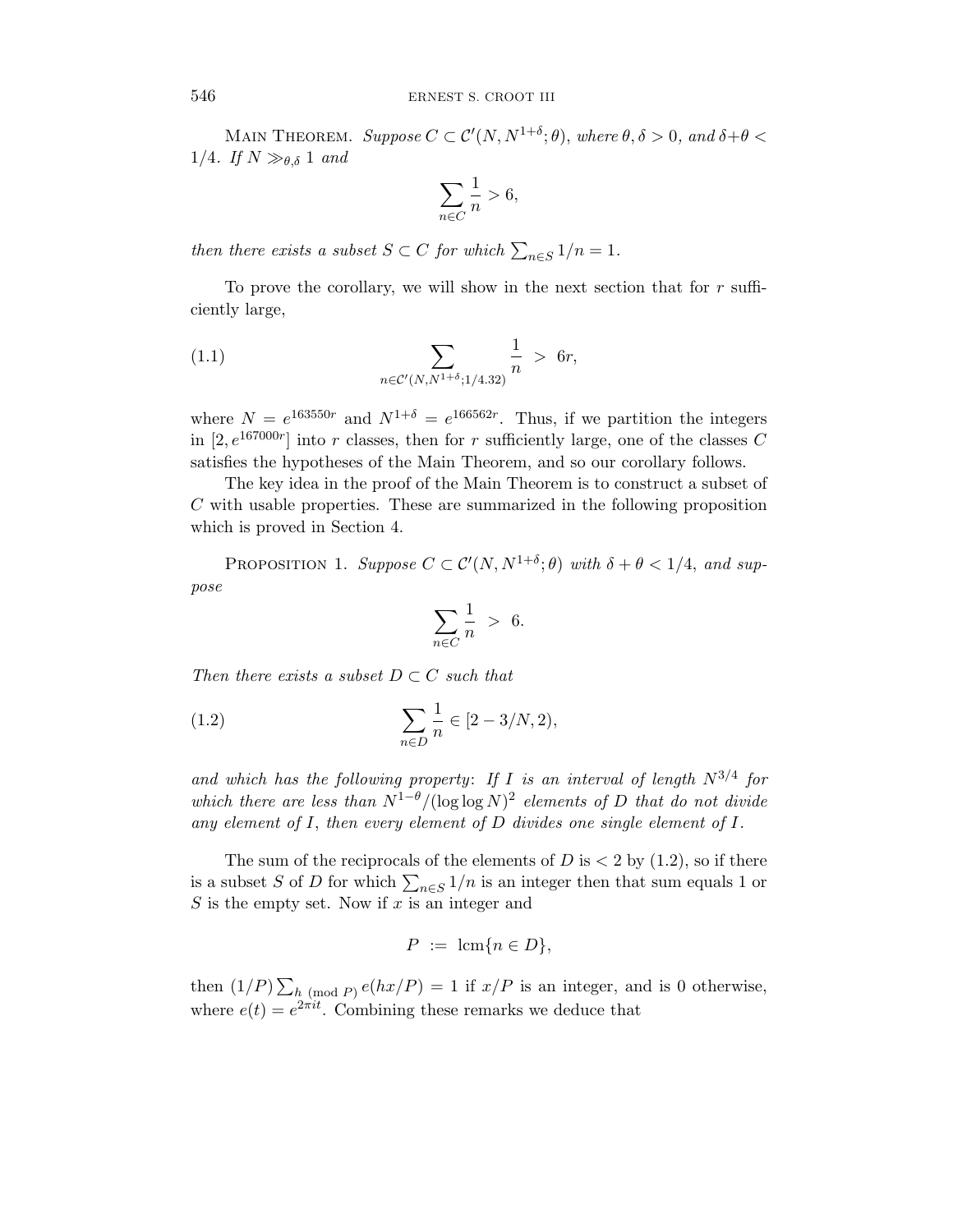$$
(1.3) \qquad \# \left\{ S \subset D : \sum_{n \in S} 1/n = 1 \right\} = \left( \frac{1}{P} \sum_{-P/2 < h \le P/2} E(h) \right) - 1,
$$

where

$$
E(h) := \prod_{n \in D} \left( 1 + e(h/n) \right).
$$

Now,

(1.4) 
$$
E(h) = e\left(\frac{h}{2}\left\{\sum_{n\in D}\frac{1}{n}\right\}\right)\left(2^{|D|}\prod_{n\in D}\cos(\pi h/n)\right),
$$

so that

$$
Arg(E(h)) = \pi h \left\{ \sum_{n \in D} \frac{1}{n} \right\} \in (2\pi h - \pi/2, 2\pi h + \pi/2),
$$

if  $|h|$  is an integer  $\langle N/6;$  and therefore  $E(h) + E(-h) > 0$  for this case. Thus we deduce that

$$
\sum_{|h| < N/6} E(h) > E(0) = 2^{|D|}.
$$

For *h* in the range  $N/6 \leq |h| \leq P/2$ , we will use Proposition 1 to show that

(1.5) 
$$
|E(h)| < \frac{2^{|D|-1}}{P},
$$

so that, by the last two displayed equations,

$$
\frac{1}{P} \sum_{-P/2 < h \le P/2} E(h) > \frac{1}{P} \left( 2^{|D|} - \sum_{N/6 \le |h| \le P/2} \frac{2^{|D|-1}}{P} \right) > \frac{2^{|D|-1}}{P} > 1,
$$

since  $|D| \ge \sum_{n \in D} N/n \ge 2N - 3$ , and since

(1.6) 
$$
P < (N^{\theta})^{\pi(N^{\theta})} \ll e^{(1+o(1))N^{\theta}} = o(2^{|D|}),
$$

by the prime number theorem. Theorem 1 then follows.

We will now see how (1.5) follows from Proposition 1. If  $|h| \in [N/6, P/2]$ then  $I := [h - N^{3/4}/2, h + N^{3/4}/2]$  does not contain any integer divisible by every element of *D*, since  $P = \text{lcm}_{n \in D} n$  is bigger than every element in *I*. Therefore, by Proposition 1, there are at least  $N^{1-\theta-o(1)}$  elements  $n \in D$ which do not divide any integer in *I*. For such *n* we will have that  $||h/n|| >$  $N^{3/4}/2n > 1/(2N^{1/4+\delta})$  (where ||t|| denotes the distance from t to the nearest

547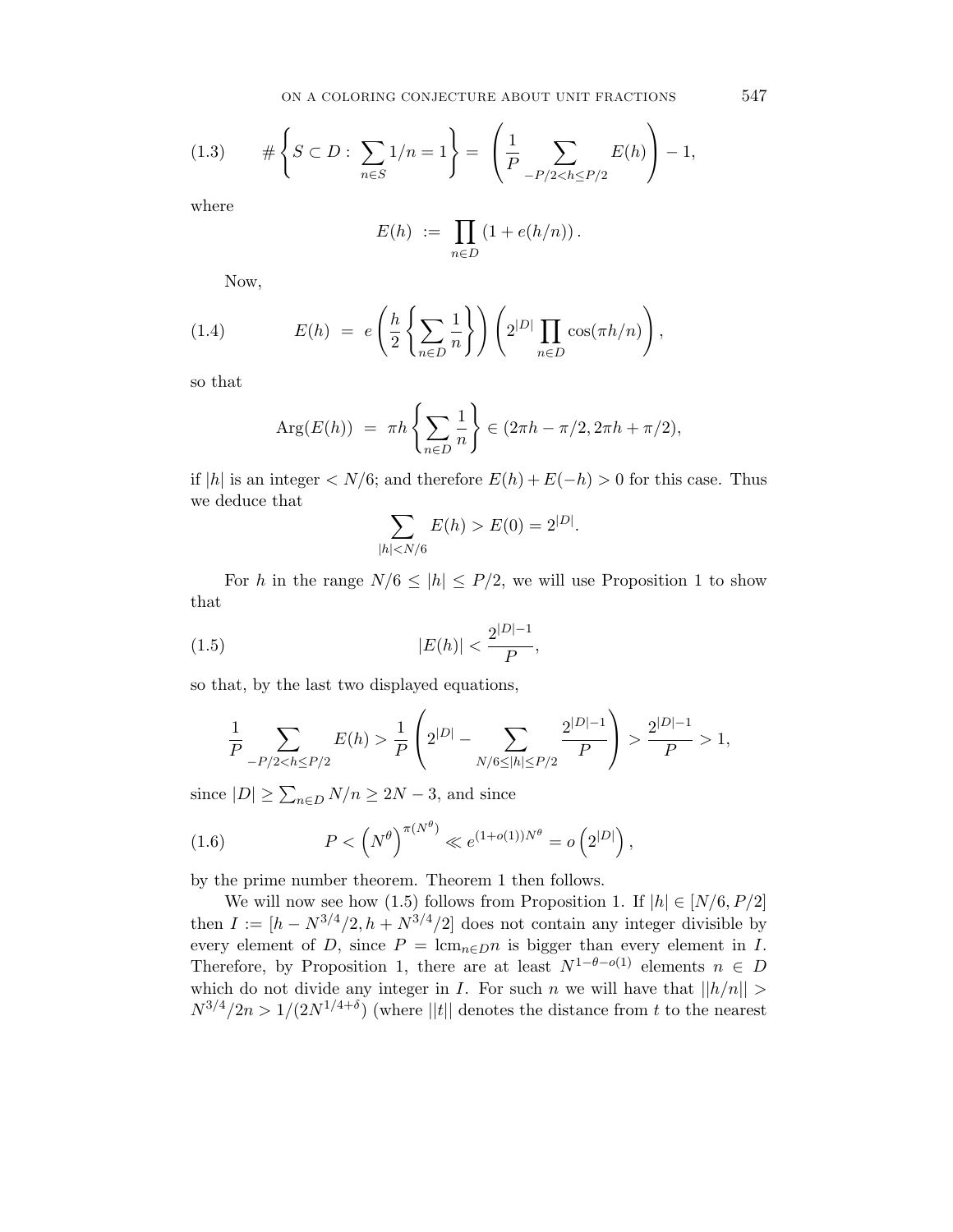integer to *t*). Thus,

$$
\left| \prod_{n \in D} \cos(\pi h/n) \right| < \left| \cos\left(\frac{\pi}{2N^{1/4+\delta}}\right) \right|^{N^{1-\theta-o(1)}} \times \left(1 - \frac{\pi^2}{8N^{1/2+2\delta}} + O\left(\frac{1}{N}\right)\right)^{N^{1-\theta-o(1)}} \times \exp\left(-(\pi^2/8)N^{1/2-2\delta-\theta-o(1)}\right) < \frac{1}{2P},
$$

by (1.6) since  $\delta + \theta < 1/4$ , and so (1.5) follows from (1.4).

The rest of the paper is dedicated to proving Proposition 1.

# **2. Normal integers with small prime factors**

We will need the following result of Dickman from [1].

LEMMA 1. Fix  $u_0 > 0$ . For any  $u, 0 < u < u_0$  we have

$$
\#\{n \le x : p|n \Rightarrow p \le x^{1/u}\} \sim x\rho(u),
$$

where  $\rho(u)$  is the unique, continuous solution to the differential difference equation

$$
\begin{cases}\n\rho(u) = 1, & \text{if } 0 \le u \le 1 \\
u\rho'(u) = -\rho(u-1), & \text{if } u > 1.\n\end{cases}
$$

From this lemma and partial summation we have, for a fixed  $u$  and  $\delta$ ,

$$
\sum_{\substack{N < n < N^{1+\delta} \\ p^a \mid n \Rightarrow p^a \le N^{1/u}}} \frac{1}{n} \sim \frac{\log N}{u} \int_u^{u(1+\delta)} \rho(w) \mathrm{d}w.
$$

Using this, a numerical calculation shows for  $N = \exp(163550r)$ ,  $\theta = 1/u =$ 1/4.32, and  $\delta = 1/4 - \theta - 0.0001$  that

$$
\sum_{\substack{N < n < N^{1+\delta}\\ p^a \mid |n \Rightarrow p^a \le N^\theta}} \frac{1}{n} > 6.0001r.
$$

Combining this with the well-known fact that almost all integers  $n \leq x$  satisfy  $\omega(n)$  ∼  $\Omega(n)$  ∼ log log *n*, so that

$$
\sum_{\substack{N < n < N^{1+\delta} \\ \omega(n) \text{ or } \Omega(n) \neq \log \log N}} \frac{1}{n} = o(r),
$$

we have that (1.1) follows.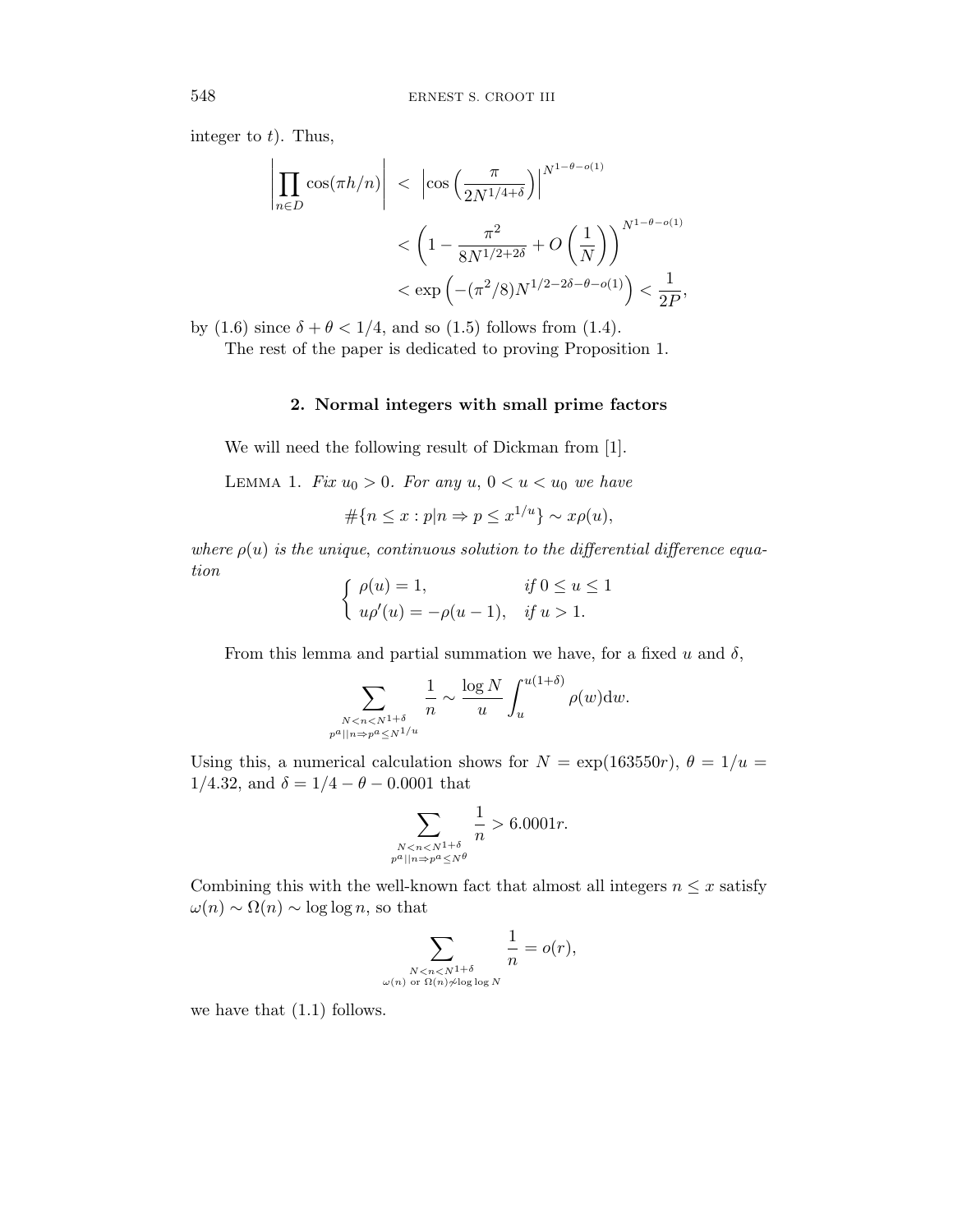#### **3. Technical lemmas and their proofs**

LEMMA 2. If  $w_1$  and  $w_2$  are distinct integers which both lie in an interval of length  $\leq N$ , then

$$
\sum_{p^a|\gcd(w_1,w_2)}\frac{1}{p^a} < \sum_{p|\gcd(w_1,w_2)}\frac{1}{p} + O(1) < (1+o(1))\log\log\log N.
$$

*Proof of Lemma 2.* Let  $G = \gcd(w_1, w_2)$ . We have that  $G \leq |w_1 - w_2| < N$ , since  $G||w_1 - w_2|$ ; also,  $\omega(G) = o(\log N)$ , since  $\omega(n) = o(\log N)$  uniformly for  $n \leq N$ . Now, by the Prime Number Theorem, we have  $\pi(\log N \log \log N)$  $log N > w(G)$ , for *N* sufficiently large, and so

$$
\sum_{\substack{p \mid G \\ p \text{ prime}}} \frac{1}{p} < \sum_{\substack{p \le \log N \log \log N \\ p \text{ prime}}} \frac{1}{p} < (1 + o(1)) \log \log \log N. \qquad \Box
$$

LEMMA 3. If  $H \subset \mathcal{C}(N, N^{1+\beta}; 1), \beta > 0$ , satisfies

$$
\sum_{n \in H} 1/n > 1/(\log N)^{o(1)},
$$

and  $\omega(n) \sim \log \log n$ , for every  $n \in H$ , then

$$
\Sigma(H) > (e^{-1} - o(1)) \log \log N.
$$

Proof of Lemma 3. From the hypotheses of the lemma, together with the fact that  $t! > (t/e)^t$  for  $t \geq 1$ , we have that

$$
\frac{1}{(\log N)^{o(1)}} < \sum_{n \in H} \frac{1}{n} < \sum_{\substack{n \ : \ p^a | n \Rightarrow p^a \in \mathcal{Q}_H \\ \omega(n) \sim \log \log n \sim \log \log N}} \frac{1}{n} < \sum_{t \sim \log \log N} \frac{\Sigma(H)^t}{t!} \\ < \sum_{t \sim \log \log N} \left(\frac{\Sigma(H)e}{t}\right)^t = \left(\frac{\Sigma(H)(e + o(1))}{\log \log N}\right)^{(1 + o(1)) \log \log N}
$$

and so  $\Sigma(H)$  satisfies the conclusion to Lemma 3.

 $\Box$ 

*,*

# **4. Proof of Proposition 1**

Before we prove Proposition 1, we will need two more propositions.

PROPOSITION 2.Suppose that  $J \subset C(N, \infty; \theta)$ , where  $\theta < 1$ , and  $\sum_{n \in J} 1/n$  $\geq \alpha > \nu$ . If  $N \gg_{\alpha,\nu,\theta} 1$ , then there is a subset  $E \subset J$  such that

(4.1) 
$$
\sum_{n \in E} \frac{1}{n} \in \left[ \nu - \frac{1}{N}, \nu \right);
$$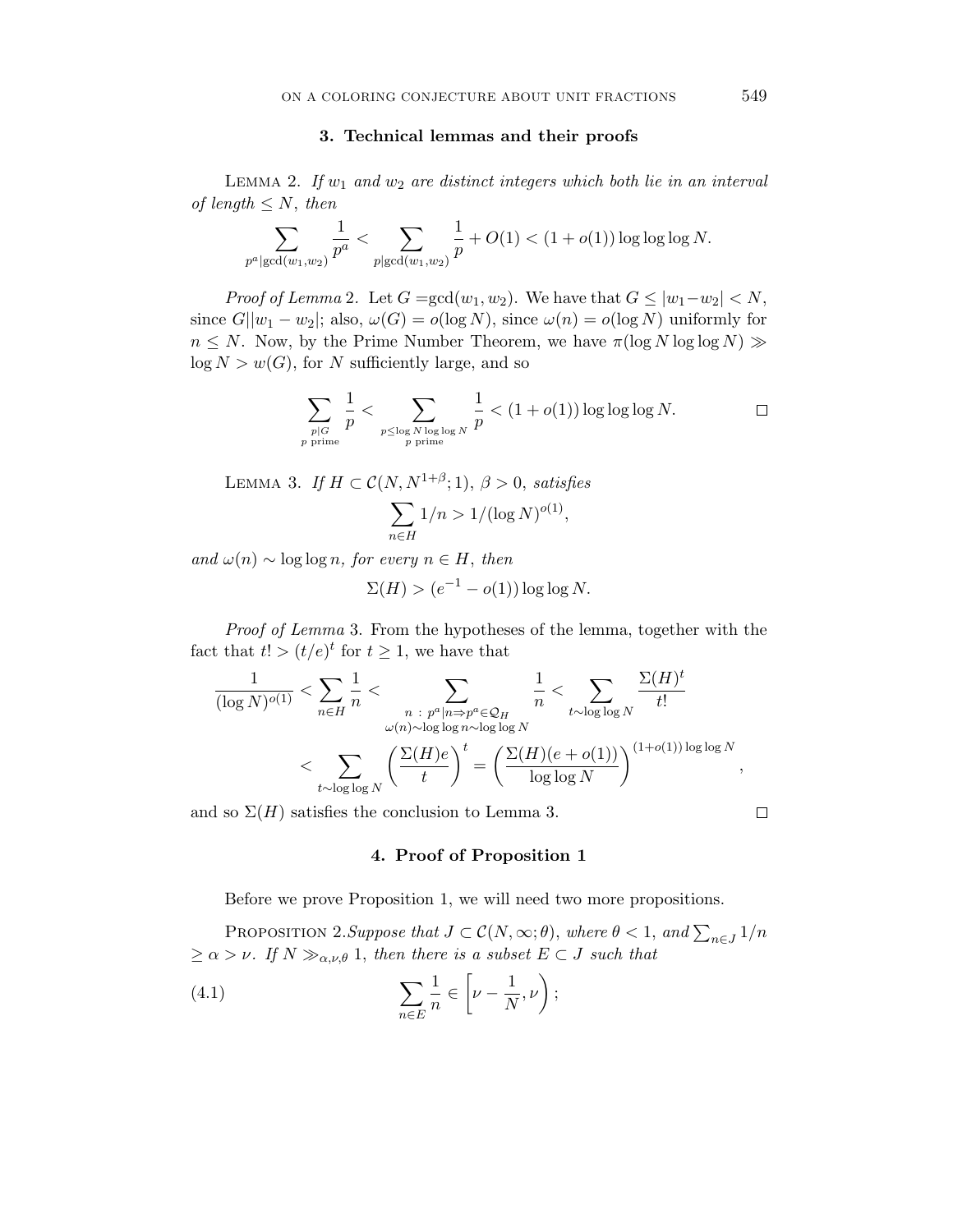550 ERNEST S. CROOT III

and,

(4.2) 
$$
\sum_{\substack{n \in E \\ q|n}} \frac{1}{n} > \frac{\min\{\nu, \alpha - \nu\}}{5q \log \log N}, \text{ for all } q \in \mathcal{Q}_E.
$$

PROPOSITION 3. Suppose that  $E \subset \mathcal{C}'(N, N^{1+\delta}; \theta)$ ,  $0 < \theta < 1/4$ , satisfies (4.1) and (4.2). If all but at most  $N^{1-\theta}/(\log \log N)^2$  elements of *E* divide some element of an interval  $I := [h - N^{3/4}/2, h + N^{3/4}/2]$ , then either

- A. There is a single integer in *I* divisible by all elements of *E*, or
- B. There exist distinct integers  $w_1, w_2 \in I$ , such that

(4.3) 
$$
\#\{n \in E \; : \; n \nmid w_1 \text{ and } n \nmid w_2\} < \frac{2N^{1-\theta}}{(\log \log N)^2},
$$

(4.4) 
$$
\operatorname{lcm}\{n \in E\} = \operatorname{lcm}\{q \in \mathcal{Q}_E\}|w_1w_2,
$$

and

(4.5)

$$
(e^{-1} - o(1)) \log \log N < \sum_{\substack{q|w_i \\ q \in \mathcal{Q}_E}} \frac{1}{q}
$$
\n
$$
< (1 - e^{-1} + o(1)) \log \log N, \text{ for } i = 1 \text{ and } 2.
$$

These propositions will be proved in the next two sections of the paper. To prove Proposition 1, we iterate the following procedure:

1. Set  $j = 0$  and let  $C_0 := C$ .

2. Use Proposition 2 with  $J = C_j$ ,  $\alpha = \sum_{n \in C_j} 1/n > 2$ , and  $\nu = 2$ , to produce a subset *E* satisfying (4.1) and (4.2).

3. If case A of Proposition 3 holds for every real number *h* satisfying the hypotheses of Proposition 3, then we can let  $D := E$ , and Proposition 1 is proved.

4. If there is some *h* for which case B holds, then, by (4.3), we have for either  $i = 1$  or  $i = 2$  that

$$
\sum_{\substack{n \in E \\ n|w_i}} \frac{1}{n} \ge \frac{1}{2} \sum_{\substack{n \in E \\ n|w_1 \text{ or } w_2}} \frac{1}{n} > \frac{1}{2} \left( \sum_{n \in E} \frac{1}{n} - \frac{2N^{1-\theta}}{(\log \log N)^2 N} \right) > 1 - O\left( \frac{1}{N^{\theta} (\log \log N)^2} \right).
$$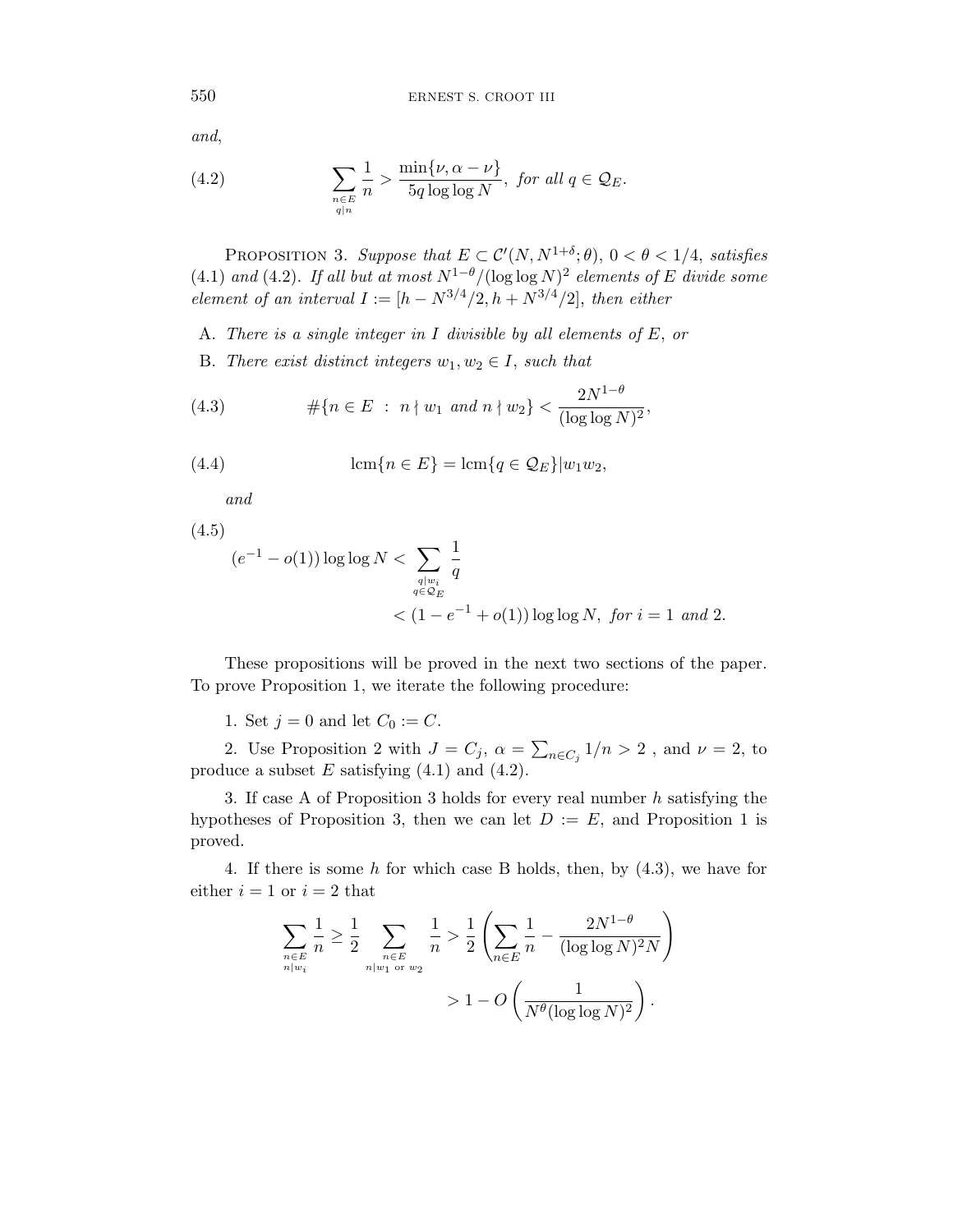Without loss of generality, assume that the inequality holds for  $i = 1$ , and let *E*<sup>∗</sup> be those elements of *E* which divide *w*1.

5. Use Proposition 2 again, but this time with  $J = E^*$ ,  $\alpha = \sum_{n \in E^*} 1/n$ , and  $\nu = 2/3$ , to produce a set  $D_j$  satisfying (4.1) and (4.2) with  $E = D_j$ . From (4.5) we have that  $\Sigma(D_j) < \Sigma(E^*) < (1 - e^{-1} + o(1)) \log \log N$ .

6. Set  $C_{j+1} = C_j \setminus D_j$ . If  $\sum_{n \in C_{j+1}} \frac{1}{n} \leq 8/3$ , then STOP; else, increment *j* by 1 and go back to step 2.

When this procedure terminates, we are either left with a set *D* from step 3 which proves our proposition, or we are left with six disjoint sets,  $D_1, \ldots, D_6 \subset$  $\mathcal{C}'(N, N^{1+\delta}; \theta)$  satisfying  $\sum_{n \in D_i} 1/n \in [2/3 - 1/N, 2/3)$  and

(4.6) 
$$
(e^{-1} - o(1)) \log \log N < \Sigma(D_i) < (1 - e^{-1} + o(1)) \log \log N).
$$

The lower bound for  $\Sigma(D_i)$  follows from Lemma 3 with  $H = D_i$ , and the upper bound is as given in step 5.

We claim that there exist three of our sets,  $D_a$ ,  $D_b$ ,  $D_c$  such that if  $L =$  $\mathcal{Q}_{D_a} \cap \mathcal{Q}_{D_b} \cap \mathcal{Q}_{D_c}$ , then  $\Sigma(L) \gg \log \log N$ . For any such triple, we will show that letting  $D = D_a \cup D_b \cup D_c$  satisfies the conclusions of Proposition 1.

To show that  $D_a, D_b, D_c$  exist, let *R* be the set of prime powers  $\leq N^{\theta}$ which are contained in at least three of the sets  $\mathcal{Q}_{D_1}, \ldots, \mathcal{Q}_{D_6}$ . Then, by (4.6),

$$
\Sigma(R) > \frac{1}{4} \left( \sum_{i=1}^{6} \Sigma(D_i) - 2 \sum_{\substack{p^a \le N^{\theta} \\ p \text{ prime}}} \frac{1}{p^a} \right)
$$
  
> 
$$
\frac{1}{4} \left( \frac{6}{e} - 2 - o(1) \right) \log \log N \gg \log \log N.
$$

Thus, since there  $20 = \binom{6}{3}$  triples of sets chosen from  $\{D_1, \ldots, D_6\}$ , there is at least one such triple which gives  $\Sigma(L) > \Sigma(R)/20 \gg \log \log N$ .

Now, letting  $D = D_a \cup D_b \cup D_c$  certainly satisfies (1.2). Suppose that the number of elements of *D* which do not divide any element of *I* is at most  $N^{1-\theta}/(\log \log N)^2$ . Then, the hypotheses of Proposition 3 hold for  $E = D_a, D_b$ , and  $D_c$ . Case B of Proposition 3 cannot hold for  $E = D_a$  (or  $D_b$ , or  $D_c$ ), else  $(4.5)$  and  $(4.6)$  would give us

$$
\sum_{\substack{q|\gcd(w_1, w_2)\\ q \in \mathcal{Q}_{D_a}}} \frac{1}{q} > \sum_{\substack{q|w_1\\ q \in \mathcal{Q}_{D_a}}} \frac{1}{q} + \sum_{\substack{q|w_2\\ q \in \mathcal{Q}_{D_a}}} \frac{1}{q} - \sum_{q \in \mathcal{Q}_{D_a}} \frac{1}{q}
$$
\n
$$
> \left(\frac{3}{e} - 1 - o(1)\right) \log \log N \gg \log \log N,
$$

which, by Lemma 2, would imply that  $w_1 = w_2$ . Thus, case A of Proposition 3 holds for  $E = D_a, D_b$ , and  $D_c$ : Let  $W_a$ ,  $W_b$ , and  $W_c$  be the single integer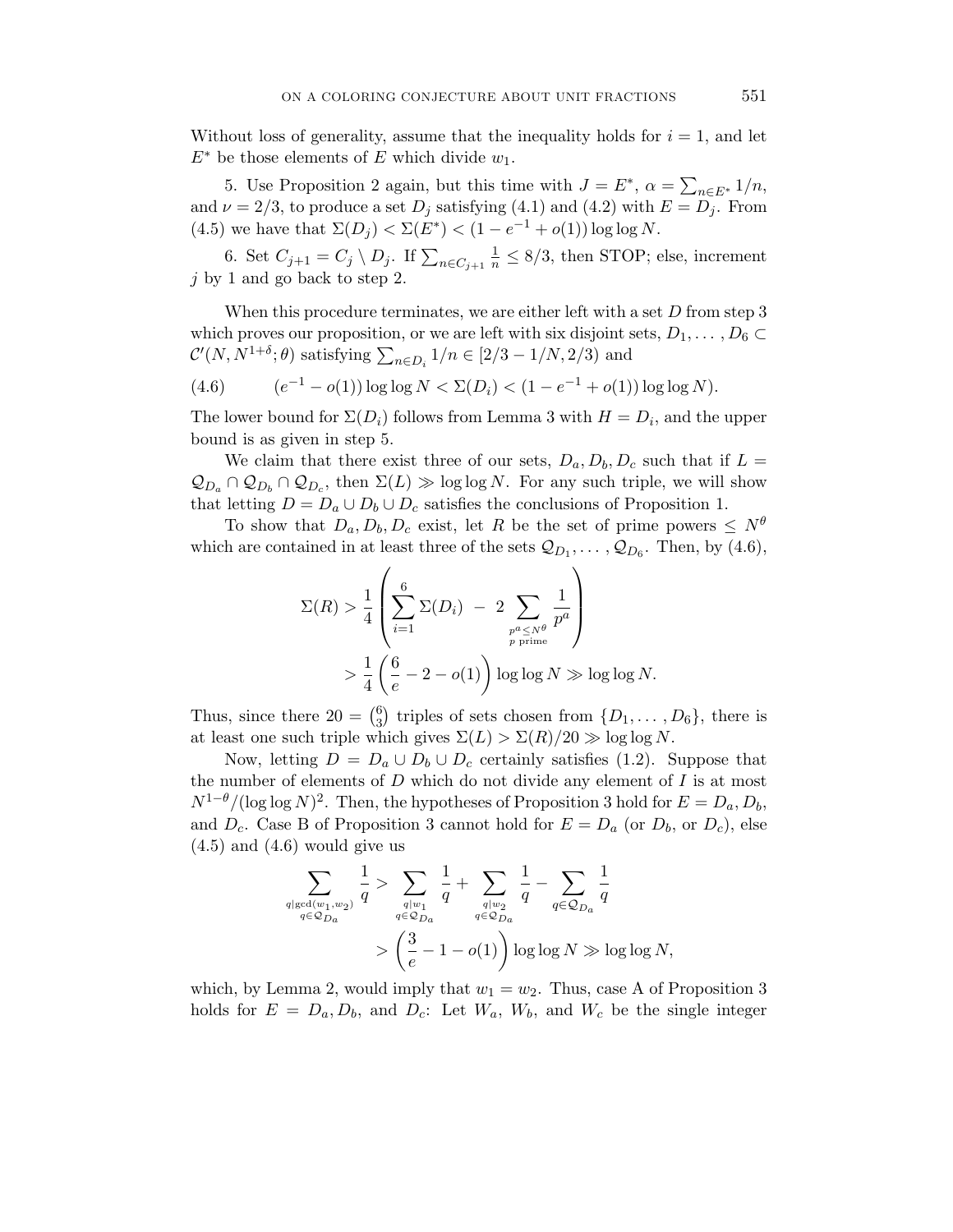in *I* dividing all elements of  $D_a, D_b$ , and  $D_c$ , respectively, and thus they are all divisible by every element of *L*. Since  $\Sigma(L) \gg \log \log N$ , we have, from Lemma 2, that  $W_a = W_b = W_c = W$ , for some  $W \in I$ . Proposition 1 now follows since  $\text{lcm}\{n \in D\}|W$ .

#### **5. Proof of Proposition 2**

To prove Proposition 2 we will need the following lemma.

Lemma 4. Suppose *S* is a set of integers, all of whose prime power divisors are less than *N*, which satisfies  $\sum_{n\in S} 1/n \ge \rho > \mu$ . If *N* is large in terms of  *and*  $*µ*$ *, then there exists a subset*  $*T* ⊆ *S*$  *for which* 

(5.1) 
$$
\sum_{n \in T} \frac{1}{n} > \mu, \text{ and } \sum_{\substack{n \in T \\ q|n}} \frac{1}{n} > \frac{\rho - \mu}{2q \log \log N}, \text{ for all } q \in \mathcal{Q}_T.
$$

*Proof.* We form a chain of subsets  $S_0 := S \supset S_1 \supset \cdots \supset T := S_k$  as follows: given  $S_i$ , let  $q_i$  be the smallest prime power such that

$$
\sum_{\substack{n \in S_i \\ q_i|n}} \frac{1}{n} < \frac{\rho - \mu}{2q_i \log \log N},
$$

if such  $q_i$  exists, and then let  $S_{i+1} = S_i \setminus \{n \in S_i : q_i|n\}$ . If no such  $q_i$  exists, then let  $k = i$  and  $T = S_i = S_k$ . We have that

$$
\sum_{n \in T} \frac{1}{n} > \rho - \frac{\rho - \mu}{2 \log \log N} \sum_{\substack{p^a \le N \\ p \text{ prime}}} \frac{1}{p^a} > \mu,
$$

 $\Box$ 

for *N* large enough, since  $\sum_{p^a \le N} 1/p^a < 2 \log \log N$ .

*Proof of Proposition* 2. We first use Lemma 4 with  $\rho = \alpha$ ,  $\mu = \nu$ , and  $S = J$ , to produce a set  $D_0 = T$  satisfying (5.1). Thus, (4.2) holds for  $E = D_0$ .

We will construct a chain of subsets  $D_0 \supset D_1 \supset D_2 \supset \cdots$ , where each set *D<sub>j</sub>* satisfies (4.2) with  $E = D_j = D_{j-1} \setminus \{w_j\}$ , where  $w_j$  is some yet to be chosen element of  $D_{j-1}$ . If we can do this then we will eventually reach a set  $D_k$  which also satisfies (4.1), since each  $w_j \geq N$ , and so the proposition will be proved.

Suppose (4.2) is satisfied for  $E = D_{j-1}$ , for  $j \ge 1$ . Take Lemma 4 with  $S = D_{j-1}, \ \rho = \nu$ , and  $\mu = \nu/2$ , and let  $w_j$  be the smallest element of *T*. Let  $q \in \mathcal{Q}_{D_i}$ . If  $q \nmid w_j$ , then

$$
\sum_{\substack{n\in D_j\\ q|n}}\frac{1}{n}=\sum_{\substack{n\in D_{j-1}\\ q|n}}\frac{1}{n}>\frac{\min\{\nu,\alpha-\nu\}}{5q\log\log N},
$$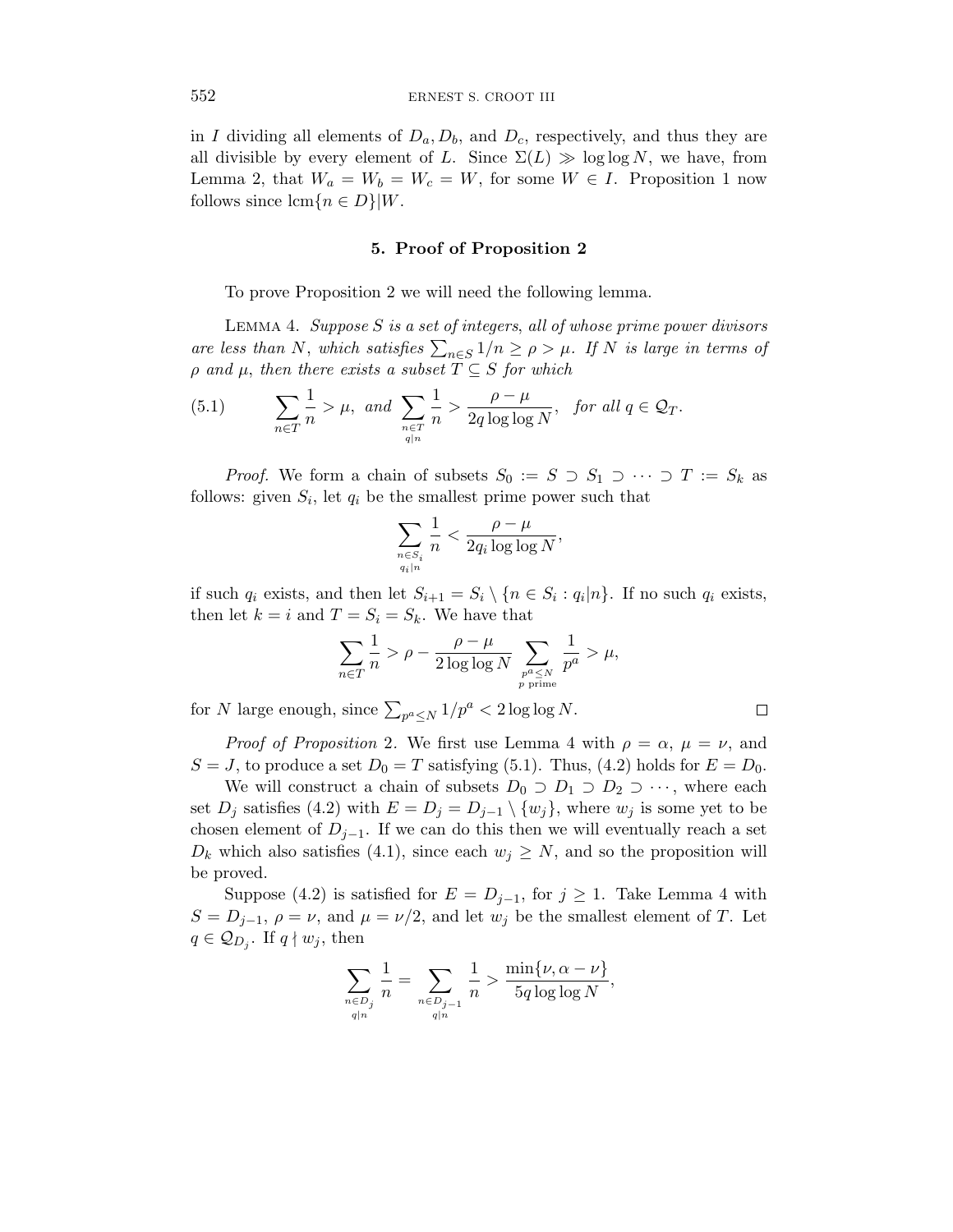by hypothesis. On the other hand, if  $q|w_j$ , then, by (5.1), we get

$$
\sum_{\substack{n\in D_j\\ q|n}}\frac{1}{n}\geq \sum_{\substack{n\in T\\ q|n}}\frac{1}{n}-\frac{1}{w_j}>\frac{\nu}{4q\log\log N}-\frac{1}{N}>\frac{\nu}{5q\log\log N},
$$

since  $q \leq N^{\theta}$ , with  $\theta < 1$ , and  $\nu \gg 1$ , and so (4.2) holds for  $E = D_j$ .  $\Box$ 

### **6. Proof of Proposition 3**

Let  $E_I$  denote the set of integers in  $E$  which divide an integer in  $I$ . Then we have, by hypothesis, that  $|E_I| > |E| - N^{1-\theta} / (\log \log N)^2$ . If  $q \in \mathcal{Q}_E$ , then

(6.1) 
$$
\sum_{\substack{n \in E_I \\ q|n}} \frac{1}{n} > \sum_{\substack{n \in E \\ q|n}} \frac{1}{n} - \frac{N^{1-\theta}}{N(\log \log N)^2} \gg \frac{1}{q \log \log N},
$$

since  $q \le N^{\theta}$  and *E* satisfies (4.2). Thus, we have that  $\mathcal{Q}_{E_I} = \mathcal{Q}_E$ .

We will show at the end of this section that for all  $q \in \mathcal{Q}_E$ , there exists an integer  $qd\in [N^{3/4},N^{3/4+\theta}]$  such that

(6.2) 
$$
\sum_{\substack{n \in E_I \\ qd|n}} \frac{1}{n} \gg_{\theta} \frac{1}{qd(\log \log N)^2},
$$

where  $\omega(d) \leq \omega_0 = \log \log N / \log \log \log N$ , for *N* sufficiently large, and all the prime divisors of *d* are greater than  $y := \exp((1/8 - \theta/2) \log N / \log \log N)$ .

For now, let us assume that this is true and let *qd* satisfy (6.2) for a given  $q \in \mathcal{Q}_E$ . All the elements of  $E_I$  which are divisible by *qd* must divide the same number  $n(q) \in I$ , since otherwise there are two distinct numbers  $n_1(q)$  and  $n_2(q)$  which differ by  $\leq N^{3/4}$  but yet are both divisible by  $qd > N^{3/4}$ , which is impossible. We will show that as a consequence of this and (6.2),

(6.3) 
$$
\sum_{\substack{p^a|n(q) \\ p^a \in \mathcal{Q}_E}} \frac{1}{p^a} > \left(\frac{1}{e} - o(1)\right) \log \log N.
$$

This implies there are at most two distinct values of  $n(q)$ , for all  $q \in \mathcal{Q}_E$ : for if there were three prime powers  $q_1, q_2, q_3$  with  $n(q_1), n(q_2), n(q_3)$  distinct, then, by Lemma 2,

$$
\sum_{p^a|\gcd(w_1,w_2)}\frac{1}{p^a}\ll \log\log\log N,
$$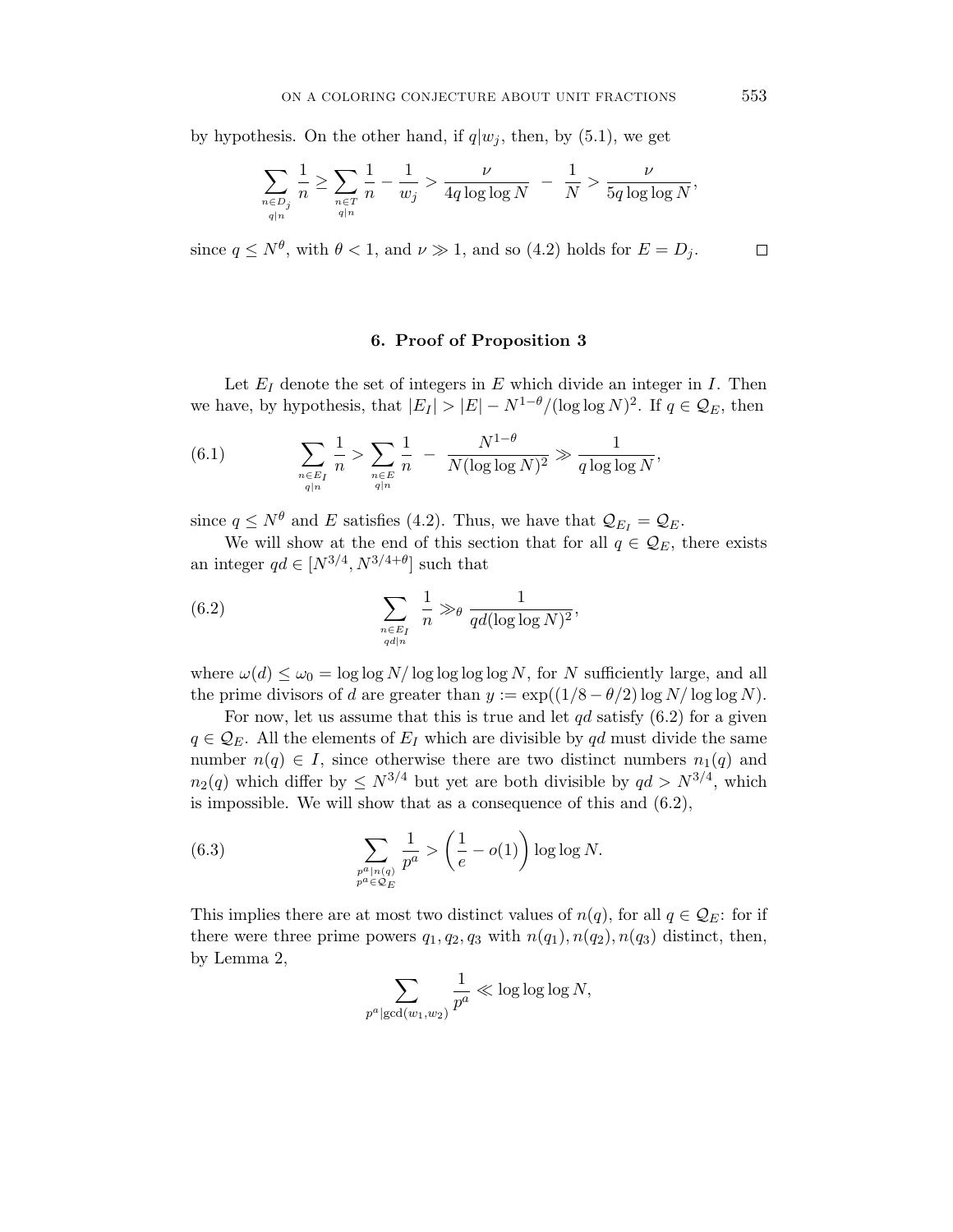so that, by  $(6.3)$ ,

$$
\log \log N + O(1) = \sum_{\substack{p^a \le N \\ p \text{ prime}}} \frac{1}{p^a} > \Sigma(E) \ge \sum_{i=1}^3 \sum_{\substack{p^a | n(q_i) \\ p^a \in \mathcal{Q}_E}} \frac{1}{p^a} + O(\log \log \log N)
$$
  
>  $(3e^{-1} - o(1)) \log \log N$ ,

which is impossible.

If there is just one value for  $n(q)$ , for all  $q \in \mathcal{Q}_E$ , then  $w = n(q)$  satisfies case A of Proposition 3: Otherwise, there are two possible values for  $n(q)$ , call them  $w_1$  and  $w_2$ , which satisfy  $(4.4)$ . The lower bound in  $(4.5)$  comes from (6.3). Moreover,

$$
\sum_{\substack{q|w_1\\ q\in \mathcal{Q}_E}}\frac{1}{q}\leq \sum_{p^a\leq N}\frac{1}{p^a}-\sum_{\substack{q|w_2\\ q\in \mathcal{Q}_E}}\frac{1}{q}+\sum_{p^a|\gcd(w_1,w_2)}\frac{1}{p^a}\leq (1-e^{-1}+o(1))\log\log N,
$$

which implies the upper bound in (4.5) (note: the same upper bound holds for *w*2), using the Prime Number Theorem (6.3), and Lemma 2, respectively.

If  $w_1, w_2$  fail to satisfy  $(4.3)$ , then

$$
\# \{ n \in E_I : n \nmid w_1 \text{ or } w_2 \} > \# \{ n \in E : n \nmid w_1 \text{ or } w_2 \} - \frac{N^{1-\theta}}{(\log \log N)^2} > \frac{N^{1-\theta}}{(\log \log N)^2}.
$$

Since there are  $\leq N^{3/4}$  integers in *I*, there must exist an integer  $x \in I, x \neq w_1$ or *w*2, for which

(6.4) 
$$
\# \{ n \in E_I : n | x \} \gg \frac{N^{1-\theta}}{N^{3/4} (\log \log N)^2} = \frac{N^{1/4-\theta}}{(\log \log N)^2}.
$$

Therefore,

$$
\begin{aligned} \operatorname{lcm}_{n \in E, n|x} \ n &\leq \gcd(x, w_1 w_2) \\ &\leq \gcd(x, w_1) \gcd(x, w_2) < (x - w_1)(x - w_2) < N^{3/2}; \end{aligned}
$$

but then we have

$$
\#\{n \in E \; : \; n|x\} \leq \tau \left(\text{lcm}_{n \in E, n|x} \; n \; \right) \leq \max_{l \leq N^{3/2}} \tau(l) = N^{o(1)},
$$

which contradicts  $(6.4)$ , and so  $(4.3)$  follows. Thus, the proof of Proposition 3 is complete once we establish (6.2) and (6.3).

To show (6.3), we observe that every integer  $m \in F = \{n/qd : n \in E,$ *qd*|*n*} satisfies  $\omega(m)$  ∼ log log *N*, since  $\omega(qd)$  ≤  $\omega_0 = o(\log \log N)$ , and since  $E \subset \mathcal{C}'(N, N^{1+\delta}; \theta)$ . From this and (6.2), *F* satisfies the hypotheses of Lemma 3 with  $H = F$ . Thus,  $\Sigma(F) > (e^{-1} - o(1)) \log \log N$ , which implies (6.3).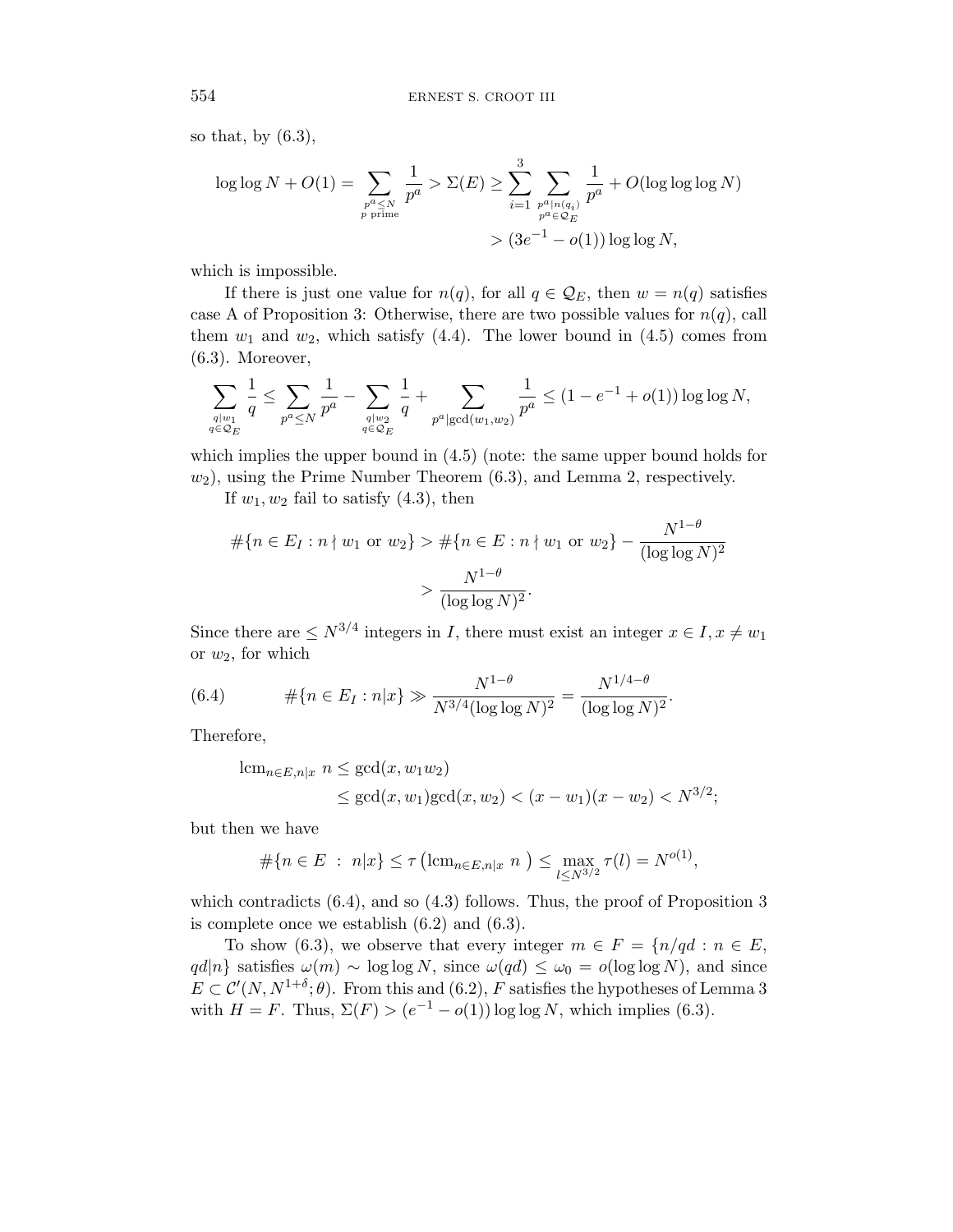We will now establish (6.2). First, we claim that for every  $n \in E$ , where *q*|*n* and *q* ∈  $\mathcal{Q}_E$ , there exists a divisor *qd* ∈ [ $N^{3/4}, N^{3/4+\theta}$ ], where *p*|*d* implies *p* > *y* (though it may not be the case that  $\omega(d) \leq \omega_0$ ). To show this, we construct such a *d* by adding on prime factors one at a time, until *qd* is in this interval. There are enough prime factors  $> y$  to do this, since for  $N \gg_{\epsilon} 1$  we have

$$
\prod_{p^a||n/q \atop p>y} p^a > \frac{n}{q\prod_{p^a||n} p^a} > \frac{n}{q y^{\Omega(n)}} > \frac{N}{N^\theta \exp\left(\frac{(1/8-\theta/2)\Omega(n)\log N}{\log\log N}\right)} > N^{3/4},
$$

for *N* sufficiently large, since  $\Omega(n) \sim \log \log N$ .

If (6.2) fails to hold for all  $d \in [N^{3/4}/q, N^{3/4+\theta}/q]$  with  $\omega(d) \leq \omega_0$ , then we would have by (4.2) and Mertens' theorem that,

$$
(6.5)
$$
\n
$$
\frac{\min\{\nu, \alpha - \nu\}}{5q \log \log N} < \sum_{n \in E} \frac{1}{n} < \sum_{N^{3/4}/q \le d \le N^{3/4+\theta}/q} \sum_{\substack{n \in E \\ p | d \Rightarrow p > y}} \frac{1}{n} + \sum_{\substack{d: p | d \Rightarrow y > y \\ d | d \Rightarrow p > y}} \sum_{\substack{d: p | d \Rightarrow y < p < N \\ p | d \Rightarrow p > y}} \frac{1}{n} + \sum_{\substack{d: p | d \Rightarrow y < p < N \\ \omega(d) \ge \omega_0}} \sum_{\substack{m \le N^{1+\delta}/qd \\ (n = mq)}} \frac{1}{q dm} + \sum_{\substack{d: p | d \Rightarrow y < p < N \\ \omega(d) \ge \omega_0}} \sum_{\substack{m \le N^{1+\delta}/qd \\ (n = mq)}} \frac{1}{(n - mq)} + O\left(\frac{\log N}{q} \sum_{\substack{d: p | d \Rightarrow y < p < N \\ \omega(d) \ge \omega_0}} \frac{1}{d}\right).
$$

Now,

$$
\sum_{d: p|d \Rightarrow y < p < N} \frac{1}{d} \le \prod_{\substack{y < p < N \\ p \text{ prime}}} \left(1 - \frac{1}{p}\right)^{-1} \ll \frac{\log N}{\log y} \ll \log \log N,
$$

by Mertens' theorem, and for  $k = (\log \log \log N)^3$ , we have, again by Mertens' theorem,

$$
\sum_{\substack{d:p \mid d \Rightarrow y < p < N \\ \omega(d) \ge \omega_0}} \frac{1}{d} \ll \sum_{\substack{d:p \mid d \Rightarrow y < p < N \\ \omega_0 d \ge \omega_0}} \frac{k^{\omega(d) - \omega_0}}{d} = \frac{1}{k^{\omega_0}} \prod_{\substack{y < p < N \\ p \text{ prime}}} \left(1 + \frac{k}{p - 1}\right)
$$
\n
$$
= \frac{1}{k^{\omega_0}} \left(\frac{\log N}{\log y}\right)^{k + o(k)} \ll \frac{1}{\log^2 N}.
$$

Combining these two applications of Mertens' theorem with (6.5), we arrive at a contradiction. Thus, there must exist a  $d \in [N^{3/4}/q, N^{3/4+\theta}/q]$  satisfying  $(6.2)$ , with  $\omega(d) \leq \omega_0 = o(\log \log N)$ .